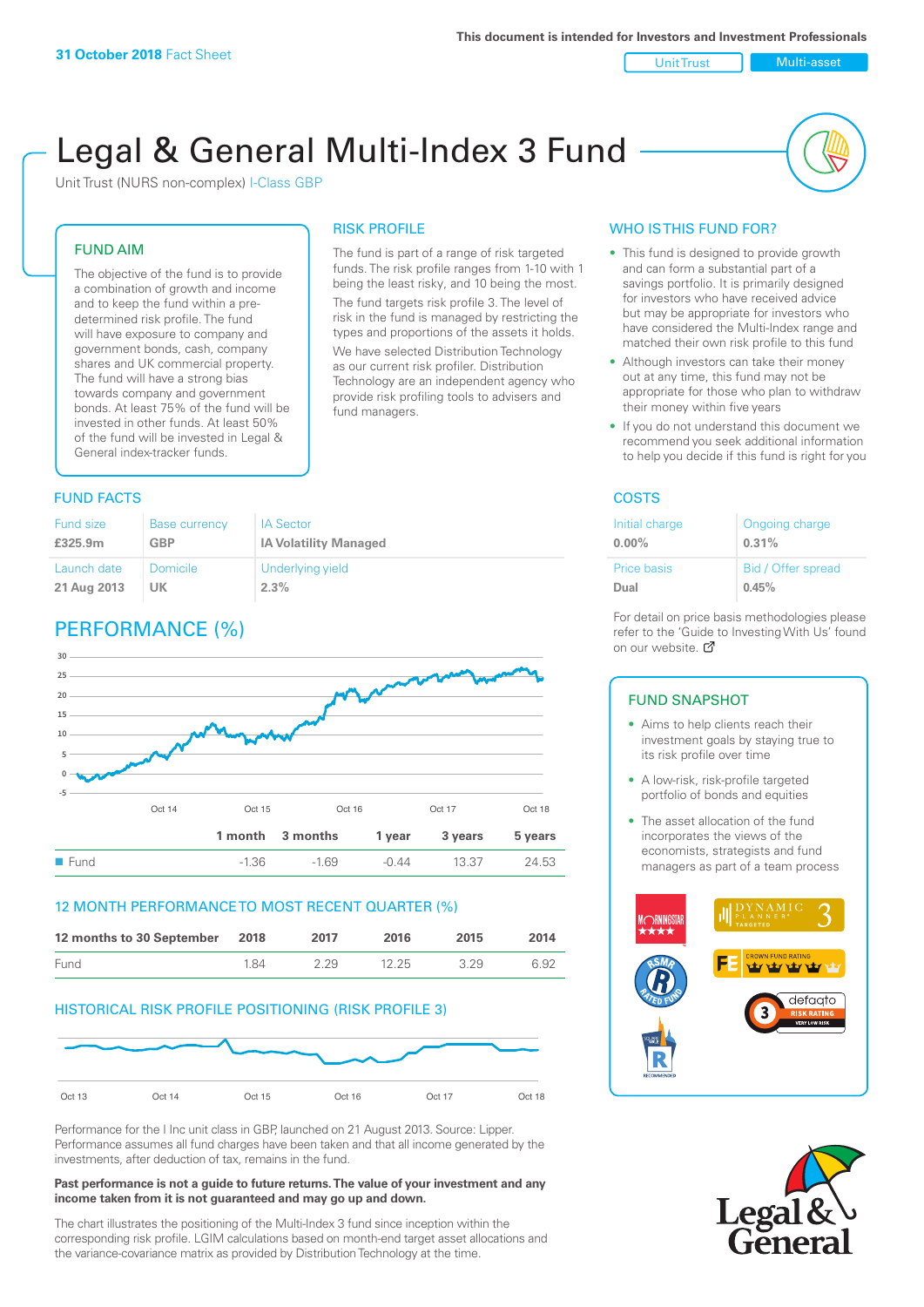## Legal & General Multi-Index 3 Fund

Unit Trust (NURS non-complex) I-Class GBP

## PORTFOLIO BREAKDOWN

All data source LGIM unless otherwise stated. Totals may not sum due to rounding.





#### FUND MANAGERS

The fund managers have responsibility for managing the multi-index fund range. They are part of the Multi-Asset Funds (MAF) team in LGIM. This team focuses on designing and managing multi-asset funds that are tailored to match the specific objectives of various client types. The team sits within a wider Asset Allocation team which combines both depth of experience with a broad range of expertise from different fields, including fund management, investment consulting and risk management roles.

## TOP 10 HOLDINGS (%)

| L&G Global Inflation Linked Bond Index Fund            | 10.6 |
|--------------------------------------------------------|------|
| <b>LGIM Sterling Liquidity Fund Class 1</b>            | 10.0 |
| L&G All Stocks Gilt Index Trust                        | 9.6  |
| L&G Sterling Corporate Bond Index Fund                 | 8.7  |
| L&G Short Dated Sterling Corporate Bond Index Fund     | 7.3  |
| <b>LGIM Global Corporate Bond Fund</b>                 | 6.8  |
| L&G Emerging Markets Government Bond (US\$) Index Fund | 6.1  |
| <b>L&amp;G UK Property Fund</b>                        | 4.5  |
| L&G US Index Trust                                     | 4.4  |
| L&G UK Index Trust                                     | 3.9  |